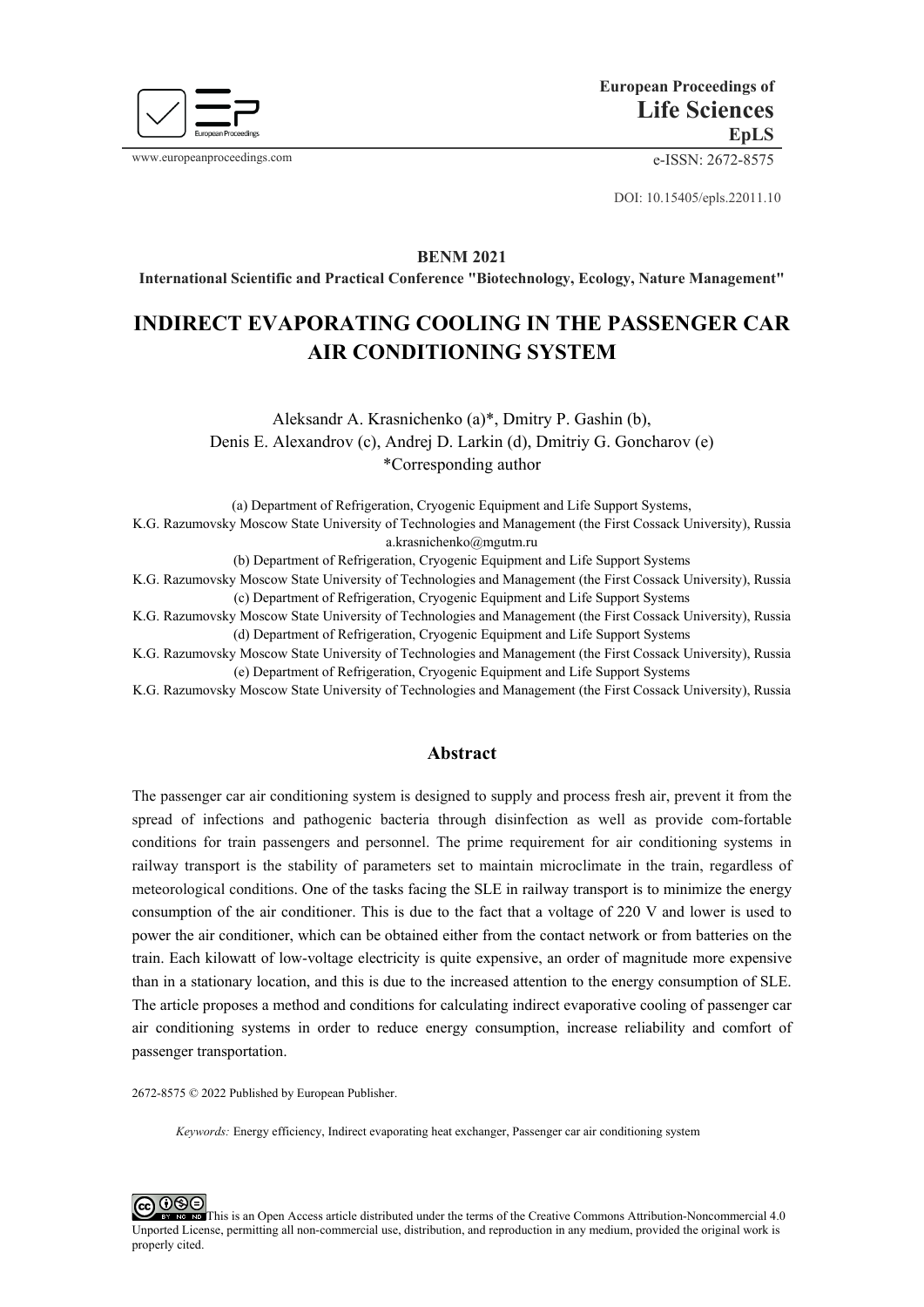# **1. Introduction**

To date, many people travel on long-distance trains. The air conditioning system in passenger cars is used to provide air with the required physical and chemical properties: temperature and humidity, oxygen and carbon dioxide content, dust content, etc. The refrigeration equipment of air conditioning units makes it possible to maintain the required temperature and humidity conditions in the car with the high ambient temperature and exposure to solar radiation.

# **2. Problem Statement**

Most of the train cars that are in operation for a long time are equipped with freon air conditioning units, which have a number of disadvantages: large weight and dimensions; significant energy consumption; insufficient reliability and durability; struggle with ensuring complete sealing of the system due to the scattered units and long pipelines with a large number of connectors; a significant level of environmental pollution; harmful effect on human beings.

### **3. Research Questions**

- How much heat is supplied to the passenger car?

- How to calculate the passenger car air conditioning system based on the method of indirect evaporating cooling?

# **4. Purpose of the Study**

The main goal of this study is to design an air conditioning unit for a passenger car based on the indirect evaporating cooling method.

# **5. Research Methods**

### **5.1. Heat engineering calculations of a passenger car**

In order to determine the main characteristics of the air conditioning system based on the water indirect evaporating, it is essential to find the total amount of heat entering the car (Emelyanov et al., 2010). For this purpose, a heat engineering calculation has been carried out. The calculation is reduced to determine the total heat infiltrations into the car interior. The calculation scheme is shown in Figure 1.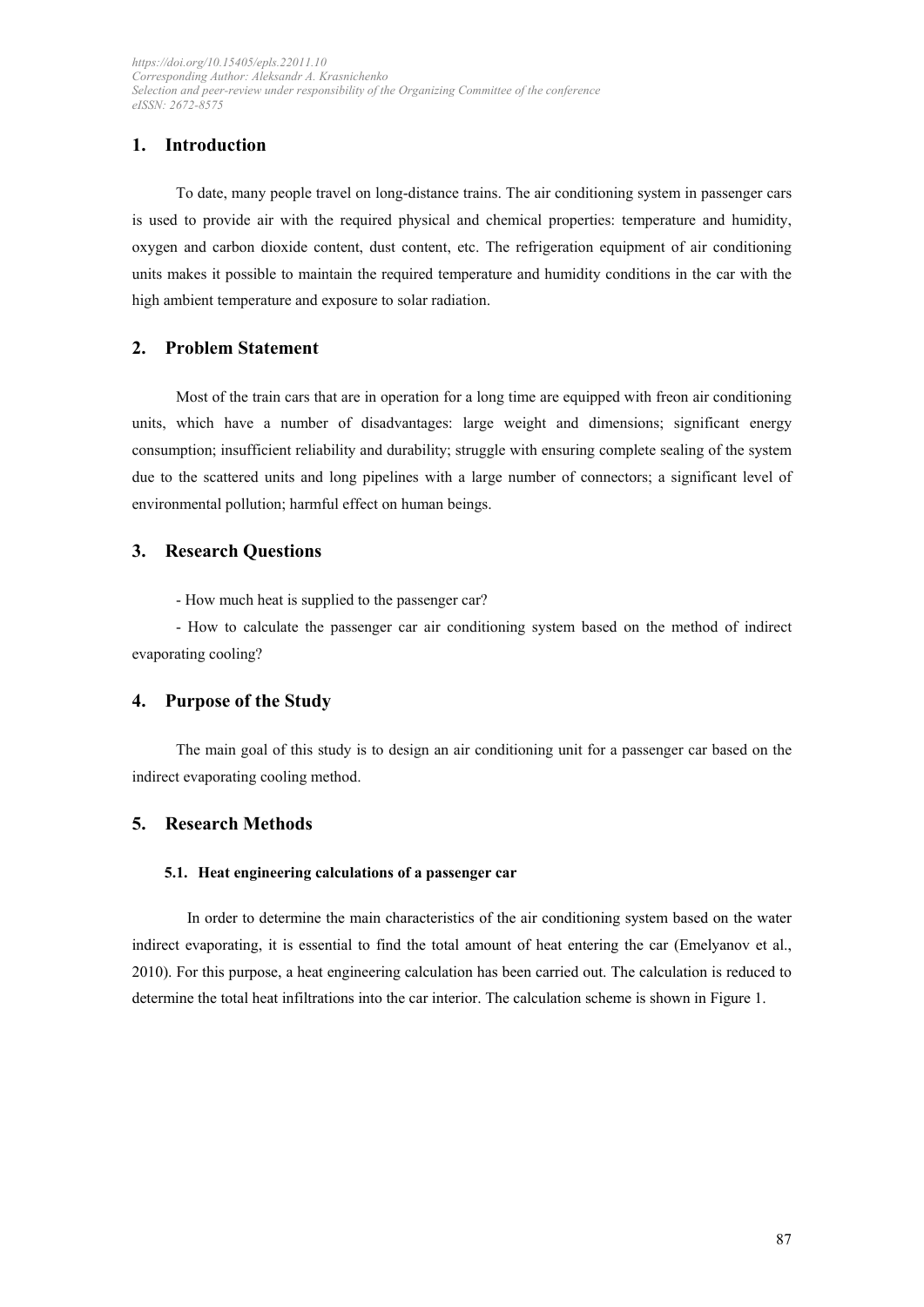

**Figure 1.** Scheme of heat infiltrations to the passenger car interior

 $Q_1$  – the amount of energy entering the car through the body rails;  $Q_2$  – heat infiltration occurred in the result of exposure to solar radiation;  $Q_3$  – the amount of energy entering the car through leaks in the body;  $Q_4$  – the amount of energy entering the car with outdoor air in the result of cargo and passengers ventilation;  $Q_5$  – heat infiltration in the result of the fan motor operation;  $Q_6$  – heat infiltration from the

#### passengers

Calculations of heat infiltrations are based on the following method:

The heat infiltration that occurs under the influence of the temperature difference is determined by the formula (Faerstein & Kitaev, 2015):

$$
Q_1 = k \cdot F_1 \cdot (t_o - t_i) + k \cdot F_2 \cdot (t_v - t_i),
$$

where  $t_o$  – temperature of outdoor air, in summer  $t_o = 30^{\circ}$ C;

 $t_i$  – temperature of air inside the car, in summer;  $t_i = 24$ °C

 $t_v$  – temperature of air in a car vestibule, in summer  $t_v = 27$ °C;

 $F_1$  – the area of the body rail which comes into contact with the outdoor air,  $F_1 = 311 \, m^2$ ;

 $F_2$  – the area of the body rail which comes into contact with a car vestibule rail,  $F_2 = 16.8$   $m^2$ .

The heat infiltration from solar radiation is determined by the formula:

$$
Q_2 = K_P \cdot F \cdot \frac{A \cdot q}{\alpha},
$$

where  $F$  – the outer surface of the sunlit part of the car ( $F = 204.4 \, m^2$ );

А – solar energy absorption coefficient, accepted as 0.7;

q – the average daily intensity of solar radiation, accepted as 200  $\frac{w}{m^2 \cdot k}$ ;

 $\alpha$  – heat transfer coefficient of the outer surface, 30  $\frac{W}{m^2 \cdot K}$ .

The heat infiltration through leaks in the doors, windows, etc. is determined by the formula:

$$
Q_3 = \frac{V \cdot \rho}{3.6} \cdot (i_1 - i_2),
$$

where  $V$  – the volume of air entering through the leaks,  $V = 15 \frac{m^3}{\text{hour}}$ ;  $\rho$  – outdoor air density, in summer  $\rho = 1.17 \frac{\text{kg}}{\text{m}^3}$ ;

 $i_1, i_2$  – heat content of the air outside and inside the car  $i_1 = 68 \frac{kl}{kg}$ ,  $i_2 = 51 \frac{kl}{kg}$ ;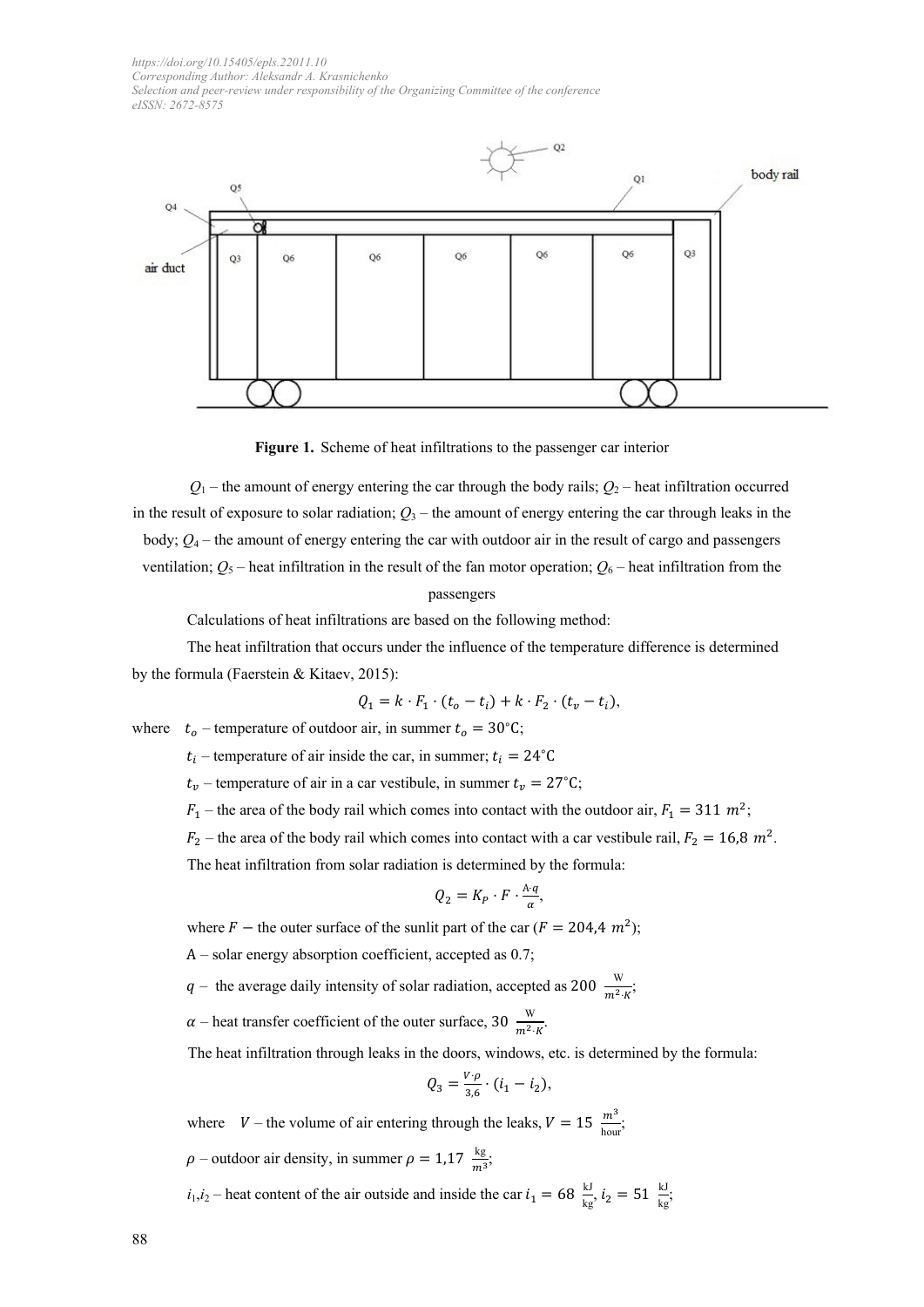The heat infiltration during the ventilation of the car is determined by the formula:

$$
Q_4 = \frac{n \cdot V_r}{3.6} \cdot (1.3 \cdot (t_{\rm H} - t_{\rm B}) + r \cdot (\phi^1 \cdot f^1 - \phi^2 \cdot f^2)),
$$

where  $n$  – ventilation rate, 4 volume/hour;

 $V_r$  – volume of air to be replaced,  $V_R = 190 \text{ m}^3$ ;

1,3 – air heat capacity,  $kJ/m^3$ ;

 $\phi \cdot f$  – absolute humidity of the air, g/kg;

 $\overrightarrow{\epsilon}$  r – latent heat of steam generation, 2,55 kJ/kg.

The heat infiltration which is equivalent to the operation of the fans is determined by the formula:

$$
Q_5 = 1000 \cdot N \cdot n \cdot \eta \cdot \frac{\tau}{24},
$$

where  $N$  – fan motor power,  $N = 2$  kW;

 $n$  – the number of motors,  $n = 2$ ;

 $\eta$  – efficiency of motors,  $\eta$  = 0,95;

 $\tau$  – duration of electric motor operation,  $\tau$  = 7 hours;

Heat infiltrations from the transported cargo and containers during cooling in the car:

$$
Q_6 = \frac{q_{\text{bio}} \cdot n}{3.6},
$$

where  $q_{bio}$  – the amount of energy released by one passenger, W;

 $n$  – the number of passengers,  $n = 38$ ;

The calculation results are summarized in Table 1.

**Table 1.** Results of calculation of passenger car heat infiltrations **Heat infiltration Amount of energy**

| <b>Heat inflitration</b> | Amount of energy |
|--------------------------|------------------|
| $\mathcal{Q}_1$          | 1689,2 W         |
| $Q_{2}$                  | 829,04 W         |
| $Q_3$                    | 1074,1 W         |
| $Q_4$                    | 4122,9 W         |
| $Q_5$                    | 1108,33 W        |
| $\mathcal{Q}_6$          | 3040 W           |
|                          |                  |

The total heat infiltration to the passenger car interior is determined:

 $Q_0^{\text{H}} = 1689,2 + 929,04 + 1074,1 + 4122,9 + 1108,33 + 3040 = 11863,6 \text{ W}$ 

To perform calculations of an air conditioning system with indirect evaporating cooling, it is essential to find out the maximum values of heat infiltration – «gross»:

$$
Q_0^{\rm gr} = \beta \cdot Q_0^{\rm H},
$$

where  $\beta$  – a coefficient that takes into account inaccuracy of the calculation, 1,15.

 $Q_0^{\text{gr}} = 1,15 \cdot 11863, 6 = 13643, 1 \text{ W}$ 

After calculating the total heat infiltrations, it is possible to calculate the system of indirect evaporating cooling of the passenger car air.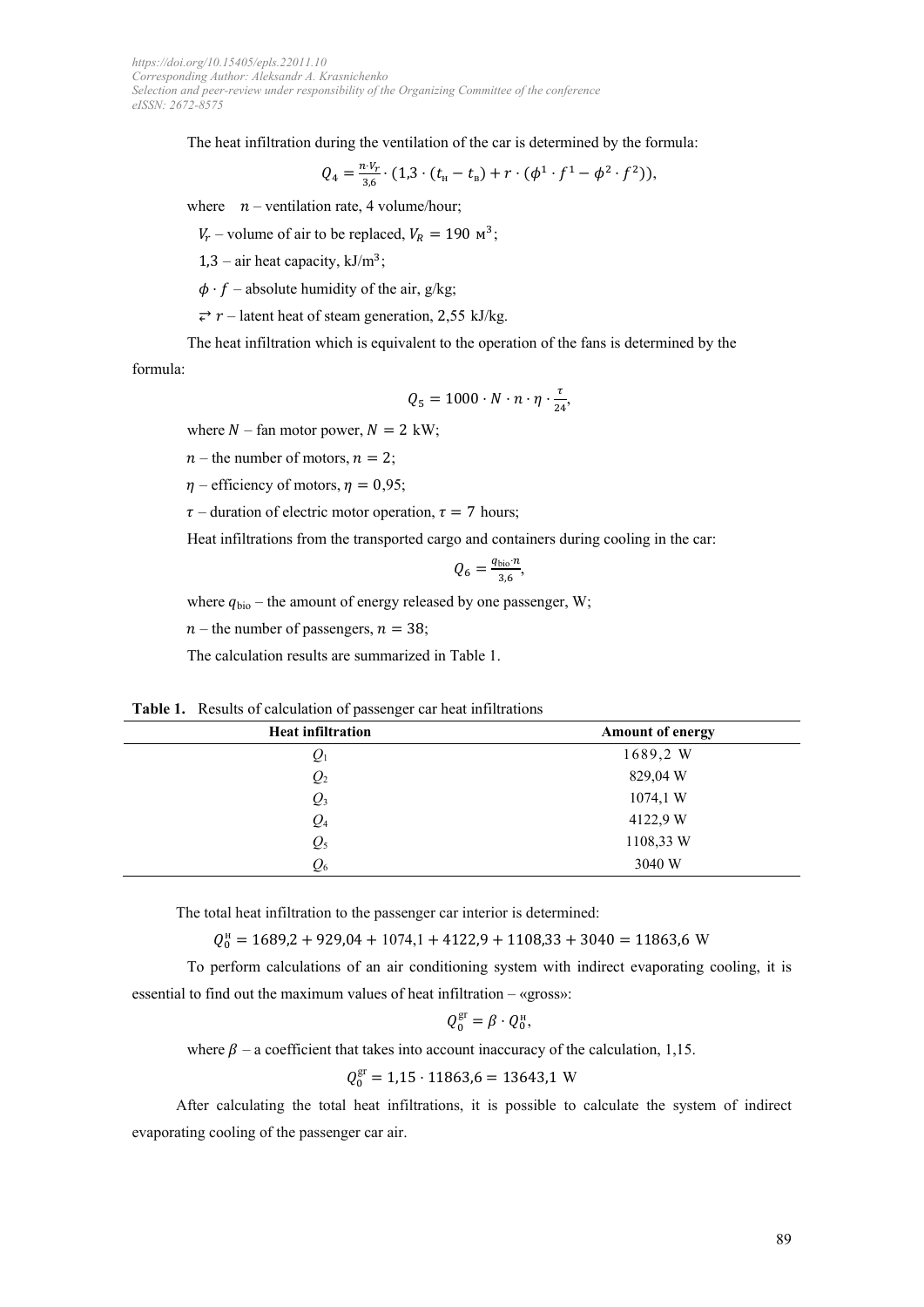### **5.2. Calculation of indirect evaporating cooling**

Direct evaporating cooling has different design schemes:

- indirect evaporating cooling system without water circuit (Figure 2a);
- indirect evaporating cooling system with a water circuit (Figure 2b).

In an indirect evaporating cooling system, the ambient air is blown into the system by a fan and is cooled to a constant moisture content in the indirect evaporating heat exchanger. After the heat exchanger, the main air flow is divided into two parts: secondary and operating, which is directed towards absorbing part of the system (Emelyanov & Gorbatov, 2013).

The secondary flow is a cooler and a cooling flow at the same time - after the heat exchanger, it is directed back towards the main flow. In this case, the water is supplied to the secondary flow ducts. Relevance of water supply is to slow down the growth of air temperature due to its parallel humidification: the same change in thermal energy is known to be achieved by changing the temperature as well as by simultaneously changing the temperature and humidity. When the secondary flow is humidified, the same heat exchange is achieved with a smaller temperature change.



**Figure 2.** Indirect evaporating cooling system (a) without water circuit, (b) with water circuit

In the case of indirect evaporating heat exchangers of a different type, the secondary flow is not directed to the heat exchanger, but to the cooling tower, where it cools the water circulating through the indirect evaporating heat exchanger: the water is heated by the main flow, flows in the flow and is cooled in the cooling tower by the secondary air flow. A circulation pump helps the water go along the circuit.

To calculate the cycle of an indirect evaporating cooling system with circulating water, the following initial data are used:

 $-\varphi$ <sub>a</sub> – relative humidity of the ambient air, 55%;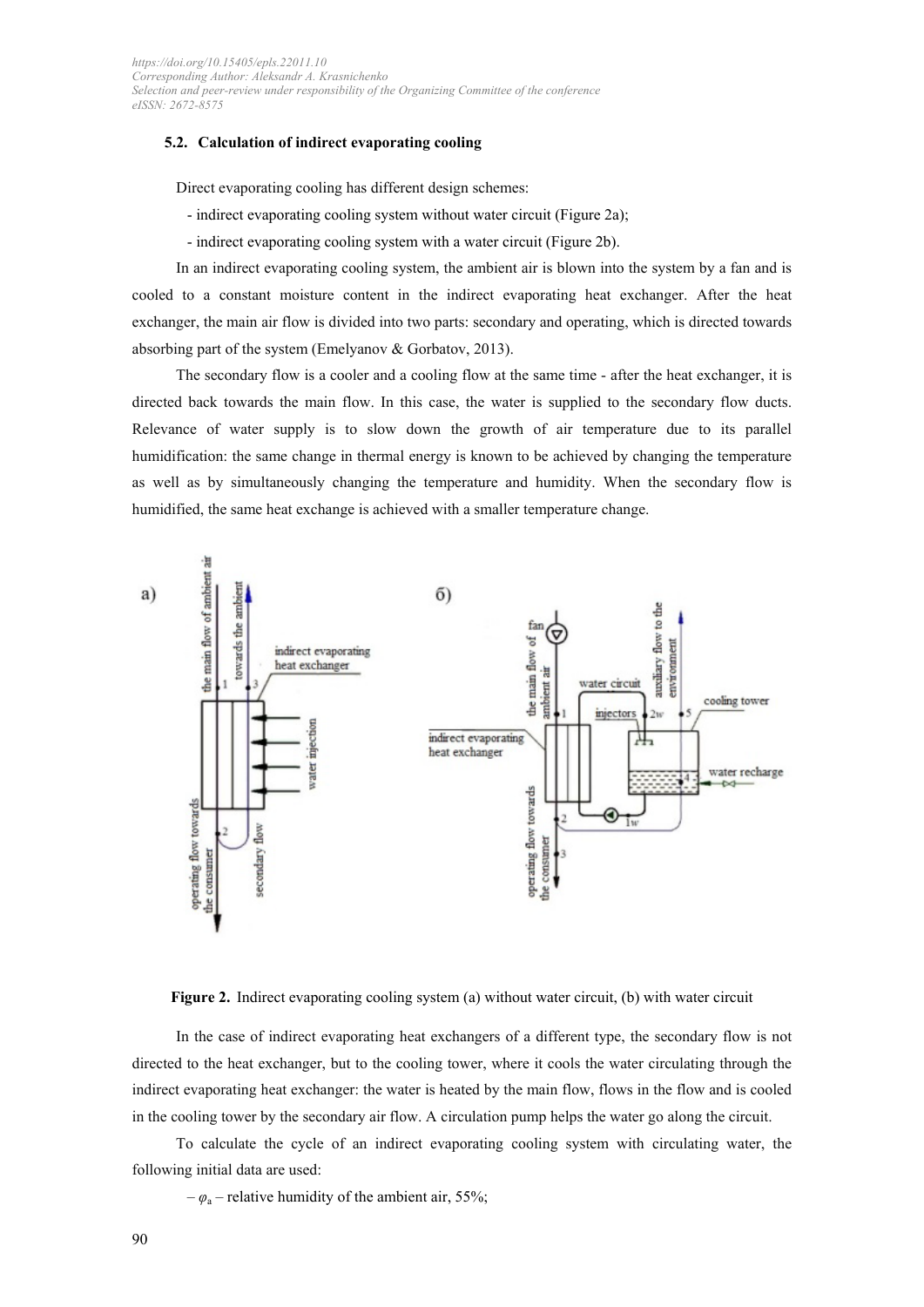$-t_a$  – temperature of the ambient air, 30° C;

 $-\Delta t_c$  – temperature difference at the cold end of the heat exchanger, 3° C;

 $-\Delta t_{\rm w}$  – temperature difference at the warm end of the heat exchanger, 5° C;

– *∆tw*ct – the difference between the temperature of the water coming out of the cooling tower

and the temperature of the air supplied to it by a wet bulb thermometer,  $1^{\circ}$  C;

– *∆tmin* – minimum temperature difference (temperature head) between the flows in the cooling tower ( $\Delta t_{\text{min}} \leq \Delta t_{\text{wct}}$ ), 2° C;

 $-G_p$  – mass air consumption required by an absorbing part of the system, 9,89 kg/s;

 $-\eta_f$  – Fan efficiency, 0,7%;

 $-\Delta P_f$  – pressure loss in the system mechanism and lines (required fan head), 680 Pa.

The calculation method is based on the following assumptions:

– The processes of heat-mass transfer are balanced,

– There is no external heat infiltration on all areas of the system,

– The air pressure in the system is equal to atmospheric (local changes in air pressure due to air being moved by a fan or due to the fact that its circulation through aerodynamic drag is small, which makes it possible to use of I-d diagram moist air to atmospheric pressure throughout the whole circulating system).

### **5.3. Engineering calculation**

The sequence of engineering calculations of the system is as follows (Figure 3) (Homutskij, 2012).

Additional parameters of the ambient air (point "0" in Figure 3) are determined using the I-d diagram or using the humid air calculation program: the specific enthalpy of the air  $i_0$ , J / kg and the moisture content  $d_0$ , kg/kg.

The increment of the specific enthalpy of air in the fan (J/kg) depends on the type of fan. If the fan motor is not blown (not cooled) by the main air flow, then:

$$
\Delta i_a = \frac{\Delta P_a}{\rho_0 \eta_m} = 0.84 \text{ kJ/kg};
$$

where  $\eta_{\rm m}$  – motor efficiency;

 $\rho$ <sub>0</sub> – air density before entering the fan, kg/m<sup>3</sup>

 $B_0$  – barometric pressure of the environment, Pa;

 $R_a$  – the gas constant of the air is equal to 287 J/(kg $\cdot$ K).

The increment of the specific enthalpy of air in the fan

Specific enthalpy of air which comes out of the fan (point «1», Figure 3), J/kg.

### *i<sub>1</sub>*= *i<sub>0</sub>*<sup>+</sup>∆*i*<sub>a</sub>= 68,84 kJ/kg

Since the process  $(0 - 1,$  Figure 3) occurs at a constant moisture content  $(d_1 = d_0 = const)$ , it is possible to determine the air temperature  $i<sub>i</sub>$  that comes out of the fan (point 1, Figure 3) from the known values of  $\varphi_0$ ,  $t_0$ ,  $i_0$ ,  $i_1$ .

The dew point of the ambient air  $t_d$  is determined by the known value of  $\varphi_0$ ,  $t_0$ .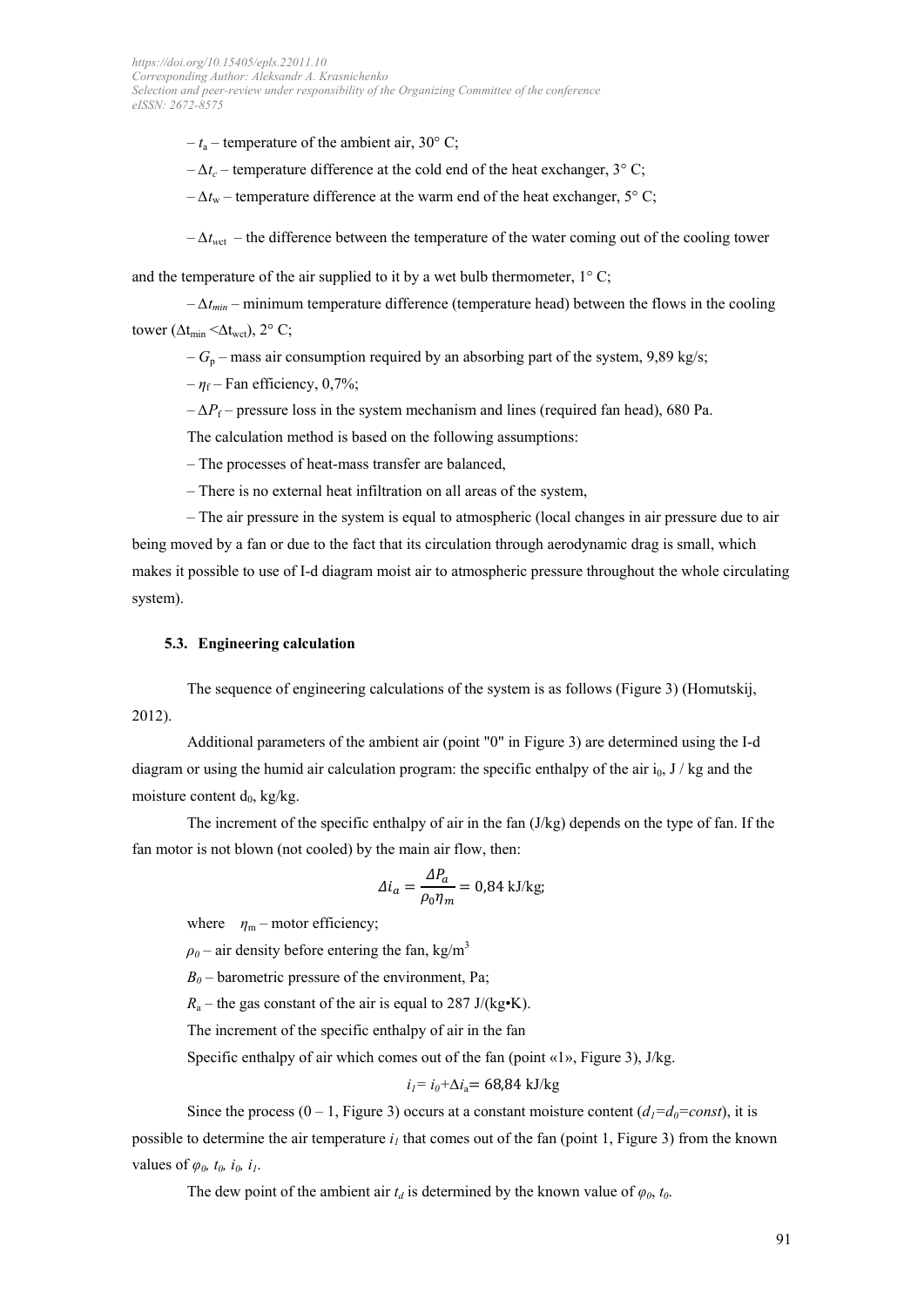Psychrometric temperature difference of the main flow air that comes out of the heat exchanger (point 2, Figure 3) is *∆t2–4*, °С

$$
\Delta t_{2\rightarrow} = \Delta t_x + \Delta t_{\text{wct}} = 2.5 \text{ °C}
$$

where  $\Delta t_x$  is assigned based on the specific operating conditions in the range (0.5...5.0), °C. At the same time, small values of  $\Delta t_x$  will entail a relatively large size of the heat exchange unit. To ensure low values of  $\Delta t_x$ , it is crucial to use highly efficient heat transfer surfaces;

*∆t<sub>wet</sub>* is selected in the range (0.8 - 3.0), °C; lower values of  $Δt_{wrp}$  should be taken if it is necessary to obtain the lowest possible temperature of cold water in the cooling tower.

The humidifying process of the secondary air flow in the cooling tower from state 2-4 (Figure 3), with sufficient accuracy for engineering calculations, should go along the line  $i_2=i_4=const$ .

In this case, with the value  $\Delta t_{2-4}$ , the temperatures  $t_2$  and  $t_4$  could be determined, points 2 and 4, respectively, °C. To do this, a line *i=const* such that the temperature difference between point 2 and point 4 corresponds to the found *∆t2–4* should be found. Point 2 is located at the intersection of the lines  $i_2=i_4=const$  and the constant moisture content  $d_2=d_1=d_0C$ . Point 4 is located at the intersection of the line  $i_2=i_4=const$  and the curve  $\varphi_4=100\%$  of relative humidity (Krasnichenko et al., 2021).

Thus, with the help of the above diagrams, it is possible to determine the remaining parameters at points 2 and 4 (Figure 3).



 $0$  – ambient air condition;  $1 - \text{air}$ , after passing through the ventilation unit;  $2 - \text{air}$  condition in the passenger interior of the car;  $3, 4$  – air condition in the cooling tower;  $5$  – air released into the atmosphere after the heat exchange process in the cooling tower

**Figure 3.** Semigraphical method in order to determine the parameters of the air emitted from the cooling tower in the indirect evaporating air cooling system, with the use of the I-d diagram

It is possible to determine  $t_{1w}$  the temperature of the water that comes out, at the point 1w,  $^{\circ}$ C. In the calculations, the heating of the water in the pump can be neglected, therefore, before entering the heat exchanger point 1w (Figure 3) the water will have the same temperature  $t_{1w}$ 

 $t_{1w}=t_4+\Delta t_{wct}=$  23 °C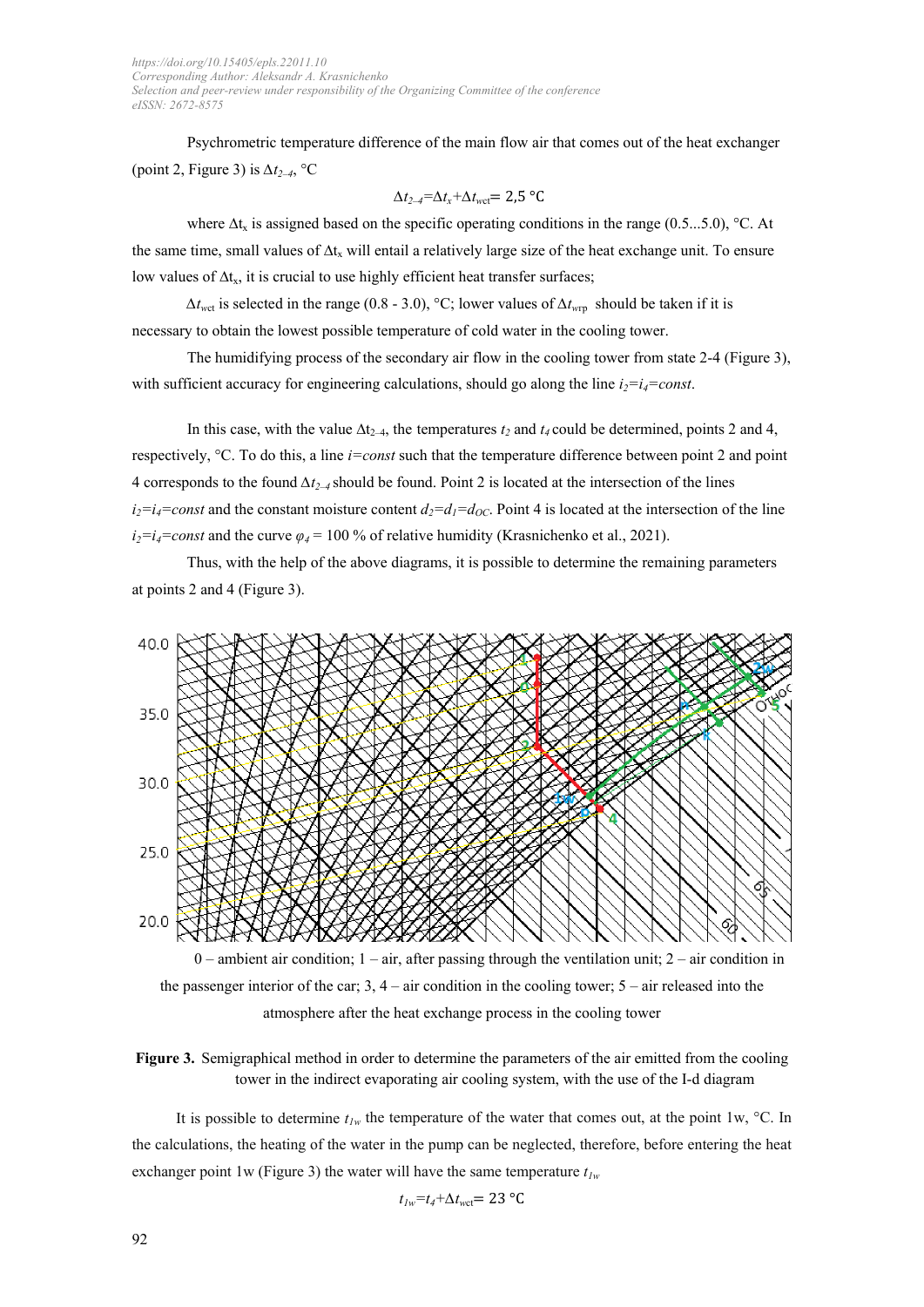It is necessary to determine  $t_{2w}$  – water temperature after heat exchanger, point 2w, °C

$$
t_{2w}=t_{I}-\Delta t_{h}=26\ ^{\circ}\mathrm{C}
$$

The temperature of the air discharged into the water tank point  $5 t<sub>5</sub>$  is determined semigraphically using the I-d diagram. The specified method is as follows (Figure 3).

The point 1w, which characterizes the state of water at the entrance to the indirect evaporating heat exchanger, with the value of the specific enthalpy of point (4) is placed on the isotherm  $t_{1w}$ , which is separated from the isotherm t4 at a distance of *∆tw*ct.

From the point 1w along the isentalpa, the segment  $1w - p$  is set so that  $t_p = t_{lw} - \Delta t_{min}$ . According to the fact that the process of heating the air in the cooling tower occurs *φ=const=*100 %, from the point «p» a tangent to  $\varphi_{\text{np}} = 1$  is drawn so that the point of tangency *k* is now found out.

From the point of tangency *k* along the isentalpa (adiabat, *i=const*) the segment *k* - *n* is drawn so that  $t_n = t_k + \Delta t_{min}$ . Thus, the minimum temperature difference between the cooled water and the secondary flow air in the cooling tower is provided. This temperature difference guarantees the operation of the cooling tower in the design regime. Now it is necessary to draw a straight line from point 1w through point n to the intersection with the straight line  $t=const=t_{2w}$  so that the point 2w is known. From point 2w, a straight line *i=const* to the intersection with  $\varphi_{np}=const=100\%$  is drawn. Point 5 which characterizes the state of the air coming out of the cooling tower is known.

According to the diagram (Figure 3), the required temperature t5 and the other parameters of point 5 can be found.

The air parameters obtained in the result of calculations and drawing:

 $t_1$  – air temperature after the fan (32 °C);

 $t_1$  – secondary flow temperature before entering to the cooling tower (26 $^{\circ}$ C);

 $t_4$  – secondary flow temperature in the cooling tower (20.5 $\textdegree$ C);

 $t_5$  – temperature of the air that comes out of the cooling tower (25.5°C).

Thus, it is possible to compose a system of equations to find unknown mass flow rates of air and water. Thermal load of the cooling tower on the secondary air flow, W:

$$
Q_{\rm ct}=G_a(i_5-i_2)=3.3\,\rm W
$$

Where  $G_a$ – secondary air mass flow rate, kg/s

Thermal load of the cooling tower by water flow:

$$
Q_{wct} = G_{ow} C_{pw} (t_{2w} - t_{lw}) = 0.254 \text{kW}
$$

Where *С*<sup>p</sup>*<sup>w</sup>* **–** specific heat of water, 4200J/(kg•K)

 $G_{ow}$  – material balance by air flow

Heat load of the heat exchanger in the main air flow, W:

$$
Q_{\rm hl}
$$
= $G_o(i_1 - i_2)$ = 1,6kW

Heat load of the heat exchanger in the water flow, W:

$$
Q_{\text{wht}}=G_{\text{ow}}\,C_{\text{pw}}\left(t_{\text{2w}}-t_{\text{1w}}\right)
$$

Cooling tower heat balance:

$$
Q_{\rm ct} = Q_{\rm wct}
$$

Combined heat balance of the cooling tower and the water heat exchanger:

$$
Q_{\rm wct} = Q_{\rm whl}
$$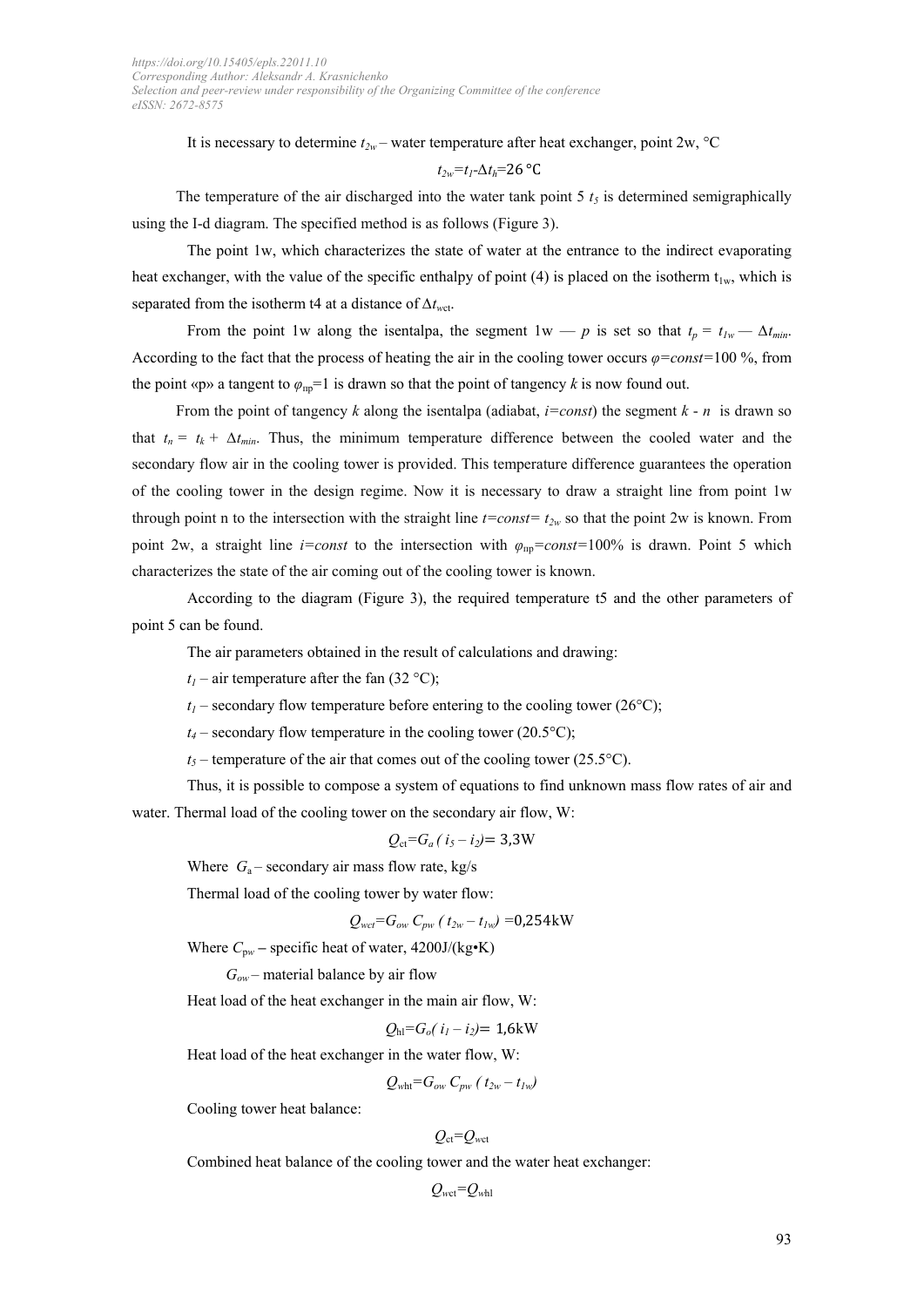Air mass flow rate in the main air stream, kg/s:

$$
G_{\rm o}\text{=}G_{\rm r}
$$

Water mass flow rate through the cooling tower along the main stream, kg/s:

$$
G_{ww} = G_a \frac{i_5 - i_2}{C_{pw}(i_{2w} - i_{1w})} = 2.5 \text{ kg/s};
$$

The amount of water required to recharge the cooling tower water circuit, kg/s

$$
G_{\rm wr} = (d_5 - d_2)G_{\rm w} = 1.3 \, \text{kg/s}
$$

Thus, all the required parameters for the design calculations of the elements of the indirect evaporating air cooling system are found.

The working flow of cooled air supplied to the absorbing part of the system which is point 2 (Figure 3) can be additionally cooled, for instance, by adiabatic humidification or by any other method. As an example, Figure 3 shows the point 3\* corresponding to adiabatic moisture. In this case, the points 3\* and 4 match (Figure 3).

### **6. Findings**

Based on the method of indirect water evaporation, a passenger car air conditioning system has been developed (Figure 4).

![](_page_8_Figure_11.jpeg)

 $1 - a$  pump (which creates pressure when water is supplied to the injectors);  $2 - a$  pump that moves water from the water supply system to the tank;  $3$  – centrifugal fan;  $4$  – heat exchanger;  $5$  – water supply pipe from the pump to the injectors;  $6 -$  injectors;  $7 -$  air distribution tool;  $8 -$  water tank.

**Figure 4.** Schematic diagram of the installation of indirect water evaporation for the air conditioning system of a passenger car

Based on the results obtained, the main equipment of the projected air conditioning system has been selected.

The Salda VR 355-4 L3 double-suction centrifugal fan (Figure 5) has a rotating rotor consisting of spiral-shaped blades. The air is forced through the inlet into the rotor, where it acquires a rotational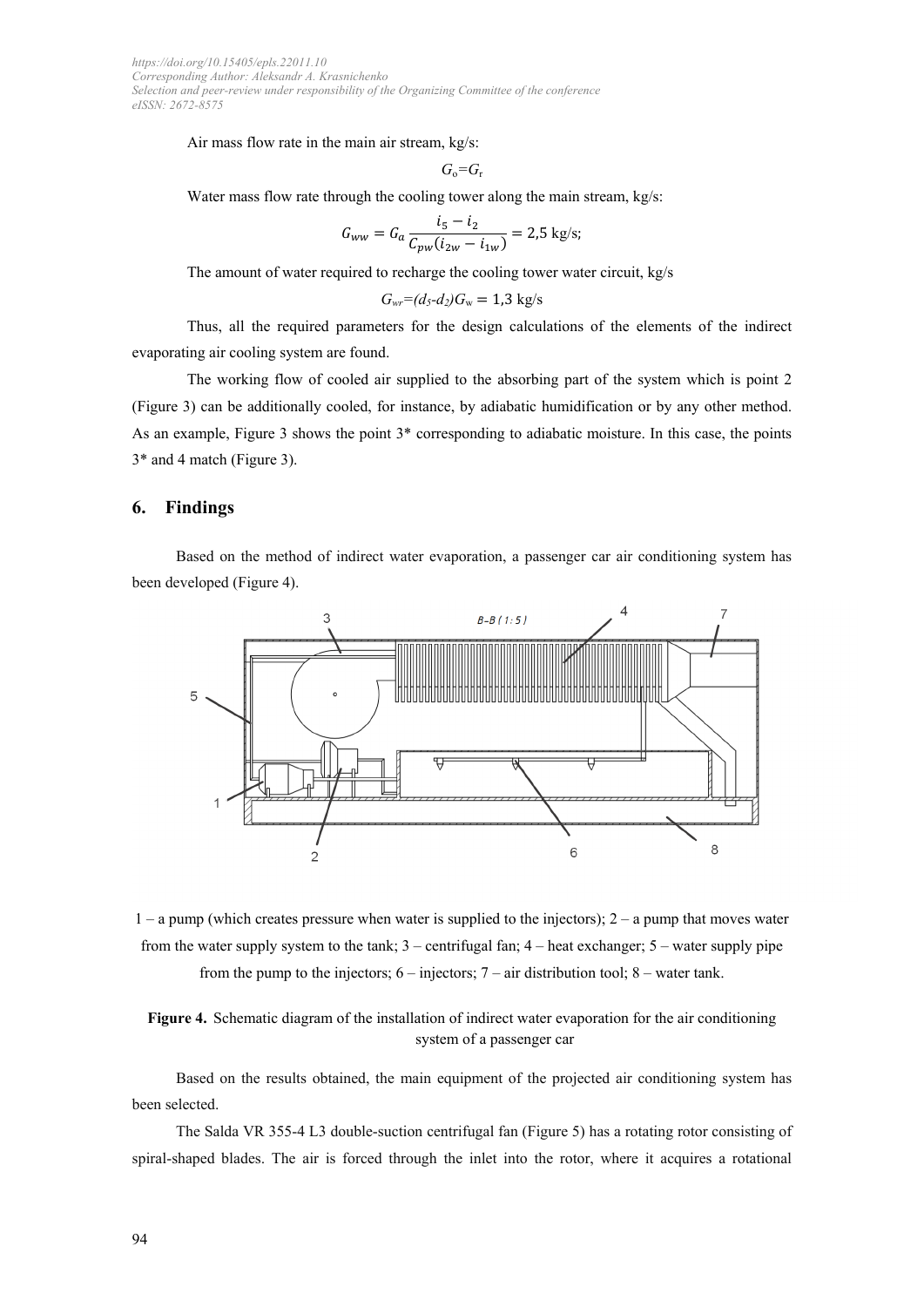motion and, due to the centrifugal force and the special shape of the blades, is directed to the outlet of a special spiral casing. The maximum capacity of such a fan is 5800 m<sup>3</sup>/h. Power is 3000W.

![](_page_9_Picture_2.jpeg)

**Figure 5.** The Salda VR 355-4 L3 double-suction centrifugal fan

The pump for moving water from the water supply system from is designed by Flojet (Figure 6) with a capacity of 12 l/min. The maximum pump power is 0.7 kW.

![](_page_9_Picture_5.jpeg)

**Figure 6.** Flojet water pump

The pump for supplying water to the SRU series injectors (Figure 7) is capable of providing flow rates of up to 106 m<sup>3</sup>/h and a pressure of up to 8 bar. The maximum pump power is 1.5 kW.

![](_page_9_Picture_8.jpeg)

**Figure 7.** The pump for supplying water to the SRU series injectors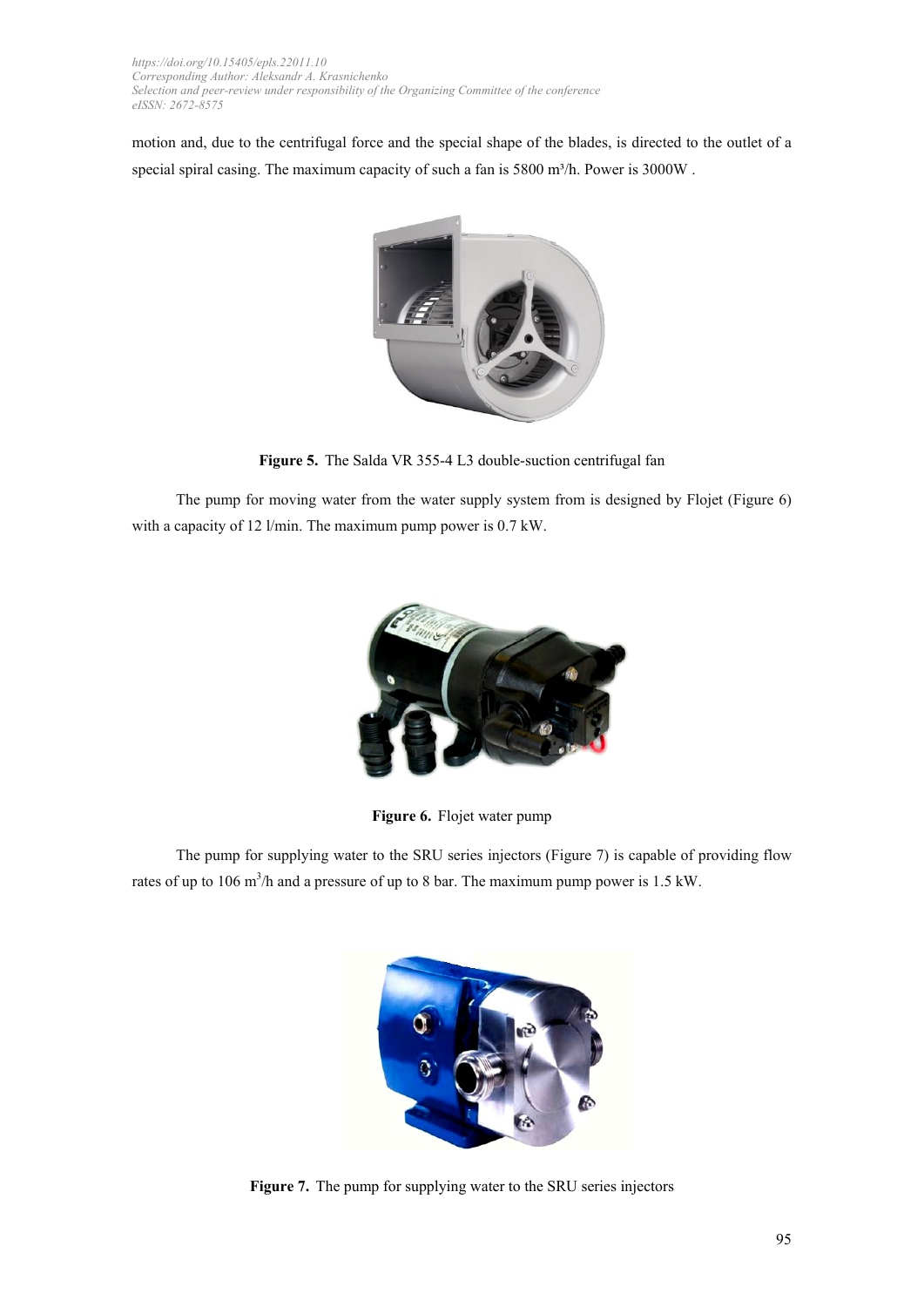In order to humidify the air, the injectors have been selected. They are designed for high-quality fine spray of water and any liquids. The micro-flow injectors are assembled with a filter element. Fog type injectors (Figure 8) are produced with small and extremely small flow characteristics from 1 l/h to 30 l/h at a water supply pressure from 2.0 to 18.0 bar, with spray angles from 60 to 90 °C.

![](_page_10_Picture_2.jpeg)

**Figure 8.** Fog type injectors

To cool the main flow air in the indirect evaporating cooling system, a heat exchanger has been selected (Figure 9). The tubular heat exchanger is designed to transfer heat energy from the warm outdoor air to the cooled water through the walls of the tubes. Due to this, the air will be cooled and will be delivered to the absorbing system at the set temperature.

![](_page_10_Picture_5.jpeg)

**Figure 9.** Tubular heat exchanger

Based on the results of the calculations and selection of the main equipment of the indirect water evaporating system for the passenger car, the total energy consumption of the installation amounts to 6200 W.

### **7. Conclusion**

The calculations show that the installation of air conditioning with indirect evaporating air cooling system requires less electricity than freon system as well as it does not pollute the environment and does not have a harmful effect on human beings.